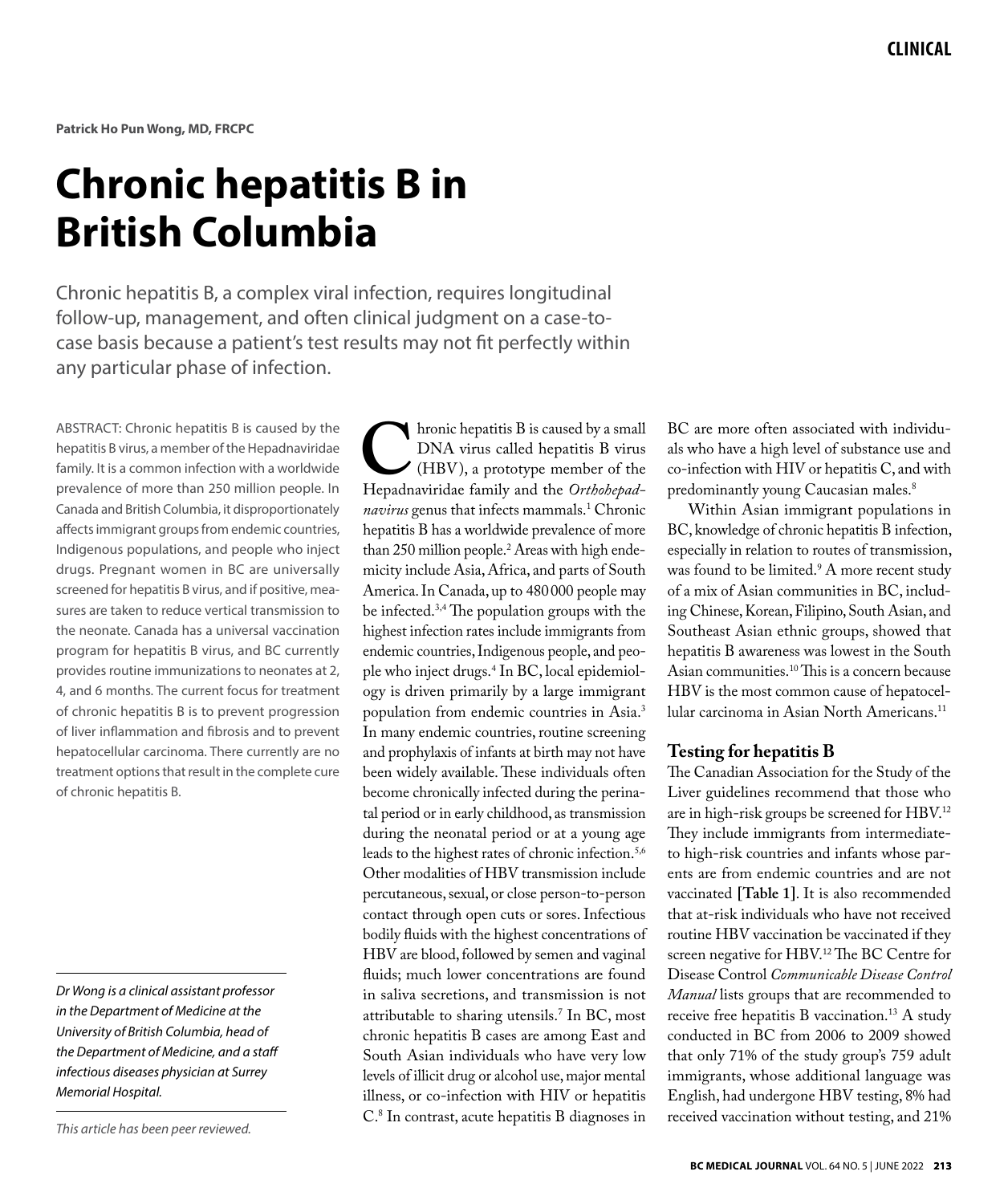#### Table 1. **At-risk groups for whom routine screening for hepatitis B virus (HBV) is recommended.**

- People who were born or have resided in regions where HBV is more common (Asia, Australasia, Eastern Europe, South America, Africa, Middle East).
- • Household contacts with HBV carriers.
- • Sexual contacts with HBV carriers, persons with multiple sexual partners.
- • People who inject illicit drugs or use them intranasally (past or present).
- People who are incarcerated.
- Patients with renal failure who require dialysis.
- • Patients with signs of liver disease (i.e., abnormal liver enzyme test) or other infections (i.e., hepatitis C, HIV).
- Pregnant women.
- • Patients requiring immunomodulation therapy or those who will develop immunosuppression.

Adapted from "Management of hepatitis B virus infection: 2018 guidelines from the Canadian Association for the Study of Liver Disease and Association of Medical Microbiology and Infectious Disease Canada."12

had neither undergone testing nor received vaccination.14 The authors suggested that better identification and management of chronic hepatitis B carriers was needed to improve strategies for reducing HBV transmission to others.9,14 In BC, it is recommended that all pregnant women receive prenatal screening for HBV with hepatitis B surface antigen (HBsAg) during every pregnancy.<sup>12,13</sup> It is estimated that 95% to 99% of all pregnant women are routinely screened, and that 0.7% to 1.2% screen positive for HBsAg.13

## **Clinical presentation of chronic hepatitis B**

The likelihood of developing chronic hepatitis B after an exposure to HBV is highly dependent on the patient's age. Patients who acquired HBV via vertical transmission in infancy have

more than a 90% risk of developing chronic infection, but this risk decreases to less than 5% in patients who are exposed to HBV as an adult. In the latter scenario, over 95% of those infected will transition to resolved infection state (HBsAg loss).<sup>12</sup> Acute hepatitis B is usually a subclinical or self-limited illness, but in less than 1% cases, it can result in severe hepatitis and fulminant liver failure.<sup>12</sup>

Chronic hepatitis B is defined as having a positive HBsAg for 6 months or longer.15 Most patients with chronic hepatitis B are asymptomatic until the liver disease becomes advanced and there is evidence of cirrhosis, or if there are extrahepatic manifestations. Some patients may also report nonspecific symptoms such as fatigue. Physical examination is often normal, but physicians should pay special attention to assessing for stigmata of chronic liver disease.

#### Table 2. **Clinical phases in chronic hepatitis B, corresponding lab work, and serological and diagnostic tests.**

| <b>Clinical phase</b>                                                             | HBeAg*-positive<br>chronic infection                              | HBeAg-positive<br>chronic hepatitis                                                                     | HBeAg-negative<br>chronic infection                           | HBeAg-negative<br>chronic hepatitis                                                                  | HBsAg* negative                                                                             |
|-----------------------------------------------------------------------------------|-------------------------------------------------------------------|---------------------------------------------------------------------------------------------------------|---------------------------------------------------------------|------------------------------------------------------------------------------------------------------|---------------------------------------------------------------------------------------------|
| Synonymous terminology                                                            | • Immune tolerant                                                 | Immune active                                                                                           | • Low replicative<br>chronic HBV<br>• Inactive carrier        |                                                                                                      | • Resolved hepatitis B<br>infection<br>Occult hepatitis B<br>$\bullet$<br>• Functional cure |
| $\cdot$ HBsAg*<br>$\cdot$ HBeAg*<br>• Anti-HB $c^*$<br>• Anti-HBe*<br>• Anti-HBs* | $+$<br>$^{+}$<br>$^{+}$                                           | $+$<br>$\ddot{}$<br>$\ddot{}$                                                                           | $+$<br>$^+$                                                   | $+$<br>$^{+}$                                                                                        | $^{+}$<br>$+/-$                                                                             |
| Alanine aminotransferase<br>(ALT)                                                 | Normal                                                            | Elevated or fluctuating                                                                                 | Normal                                                        | Elevated or fluctuating                                                                              | Normal                                                                                      |
| HBV DNA (IU/mL)                                                                   | $> 10^{7}$                                                        | $10^{4} - 10^{7}$                                                                                       | Often $<$ 2000                                                | $10^3 - 10^7$                                                                                        | Undetectable                                                                                |
| <b>FibroScan</b>                                                                  | Normal                                                            | Abnormal                                                                                                | Usually normal                                                | Abnormal                                                                                             | Normal                                                                                      |
| Monitoring lab work <sup>++</sup>                                                 | ALT and HBV DNA<br>every 3-6 months<br>HBeAg every 6-12<br>months | ALT and HBV DNA at 3<br>and 6 months, then every<br>$3-6$ months <sup>§</sup><br>HBeAg every 3-6 months | ALT and HBV DNA every<br>6-12 months<br>HBsAg every 12 months | ALT and HBV DNA at<br>3 and 6 months, then<br>every 3-6 months <sup>§</sup><br>HBsAg every 12 months | No routine lab work                                                                         |
| <b>Treatment recommended</b>                                                      | No <sup>ll</sup>                                                  | Yes                                                                                                     | No <sup>ll</sup>                                              | Yes                                                                                                  | No <sup>ll</sup>                                                                            |
| Referral to specialist                                                            | Optional                                                          | Recommended                                                                                             | Optional                                                      | Recommended                                                                                          | No <sup>#</sup>                                                                             |

Note: Above parameters presume no other coexisting liver comorbidities.

\* HBeAg: hepatitis B e-antigen; HBsAg: hepatitis B surface antigen; anti-HBc: hepatitis B core antibody; anti-HBe: hepatitis B e-antibody; anti-HBs: hepatitis B surface antibody

† Recommendations for lab work are variable and ultimately depend on specific patient characteristics, results and stability of previous tests, other liver comorbidities, etc.

‡ Renal function lab work monitoring is recommended if using tenofovir disoproxil fumarate or adefovir

§ Monitoring lab work can be done every 6 months if using more potent antivirals (i.e., tenofovir disoproxil fumarate or entecavir), or every 3 months if using less potent agents (i.e., lamivudine)

|| No treatment would generally be recommended unless there was immunosuppression. Degree of immunosuppression and current phase of infection help determine whether prophylactic treatment is warranted

¶ Prophylactic treatment in pregnancy would be considered

# Referral may be indicated if patient to undergo immunosuppressive treatment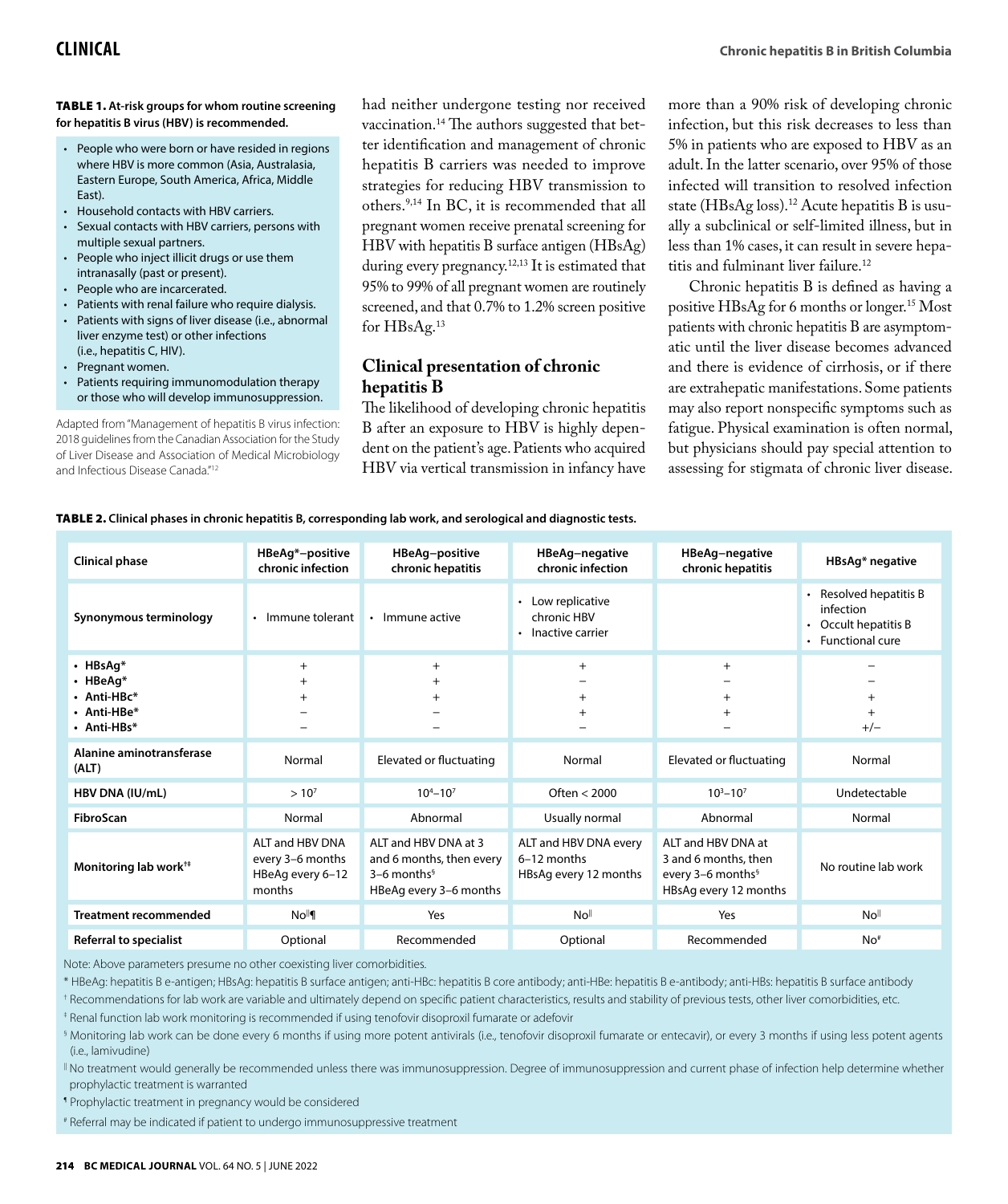Extrahepatic manifestations are thought to be due to circulating immune complexes, and the most common attributable to chronic hepatitis B are polyarteritis nodosa and membranous nephropathy.16 Polyarteritis nodosa is a systemic necrotizing vasculitis that usually affects medium-sized arteries but sometimes can also affect small arteries. Most cases of polyarteritis nodosa are idiopathic, but traditionally, up to approximately 35% of total cases were thought to be associated with HBV.<sup>17</sup> However, with the introduction of the HBV vaccine and antiviral agents, HBV is now thought to be responsible for a much lower proportion of total cases. The classical presentation of membranous nephropathy is nephrotic range proteinuria. In children, papular acrodermatitis can occur, which causes maculopapular, erythematous, and nonpruritic lesions involving the face and extremities.<sup>16,18</sup> Only a small number of patients may recall a preceding history of acute hepatitis prior to being diagnosed with chronic hepatitis B. A serum sickness-like syndrome with fever, rash, and polyarteritis can occur during this phase of illness and usually precedes the onset of jaundice.<sup>16,19</sup>

## **Treatment and prevention of chronic hepatitis B**

Treatment goals of chronic hepatitis B have traditionally been to prevent progression of chronic inflammation to higher levels of fibrosis, and to prevent cirrhosis and hepatocellular carcinoma. The American Association for the Study of Liver Diseases, the Asian Pacific Association for the Study of the Liver, the Canadian Association for the Study of the Liver, and the European Association for the Study of the Liver all publish detailed guidelines on the treatment and management of hepatitis B.12,15,20,21 **Table 2** summarizes the various phases of chronic hepatitis B and situations where antiviral treatment is generally recommended. An assessment of fibrosis that is performed noninvasively is generally recommended for all patients and can be done various ways, including by FibroScan or aspartate aminotransferase to platelet ratio index score.

Within Canada, reimbursement criteria and access to antiviral agents for the treatment of hepatitis B are quite variable among

jurisdictions.3 In BC, reimbursable prescription drug coverage through application for special authority request previously covered only lamivudine as a first-line option and pegylated interferon alpha in a few selected scenarios. In November 2018, BC PharmaCare added tenofovir disoproxil fumarate and entecavir as first-line options along with lamivudine. In BC, tenofovir alafenamide is not currently a covered benefit drug for the treatment of HBV, although that may change in the future. Tenofovir alafenamide is a prodrug, and has an improved side effect profile in terms of renal function and bone turnover when compared with tenofovir disoproxil fumarate.21 Usual dosage information, potential side effects, and recommended monitoring of these HBV antiviral medications are listed in **Table 3**. In BC, application for special authority coverage for chronic hepatitis B medications is open to all medical practitioners and is not restricted to specific specialists. Clinical criteria that need to be met include an alanine aminotransferase greater than the upper limit of normal and HBV DNA greater than 2000 IU/mL. Alternatively, medication coverage is also available if there is evidence of fibrosis with stage equal to or greater than F2, which can be deduced through FibroScan,

# **Wong PHP Clinical**

aspartate aminotransferase to platelet ratio index, or liver biopsy. If there are circumstances in which a provider wants to prescribe antivirals for hepatitis B that are not covered by the listed indications, such as for prophylaxis in the setting of immunosuppression, additional information can be submitted along with the special authority application for consideration by the BC Hepatitis Drug Benefit Adjudication Advisory Committee.

Oral medications for chronic hepatitis B are usually well tolerated, although they often need to be taken for prolonged periods and sometimes indefinitely to prevent viral reactivation. Stopping treatment is possible for those who have hepatitis B e-antigen (HBeAg) positive chronic hepatitis if they subsequently convert to anti-HBe positive, which suggests transition to HBeAg-negative chronic infection (also known as low replicative chronic HBV infection or inactive carrier), as long as there is close monitoring for relapse thereafter. For patients with HBeAg-negative chronic hepatitis, treatment is often indefinite. There are indicators for when antiviral medications can potentially be stopped based on close observation, such as if there is persistent loss of HBsAg; however, generally, these are the

#### Table 3. **Dosing of common hepatitis B virus antiviral therapies.**

|                                       | Dose in<br>adults*                                         | Potential side<br>effects                                          | <b>Monitoring on treatment</b>                                                                                                                                                                                                                                                      |
|---------------------------------------|------------------------------------------------------------|--------------------------------------------------------------------|-------------------------------------------------------------------------------------------------------------------------------------------------------------------------------------------------------------------------------------------------------------------------------------|
| Lamivudine                            | 100 mg<br>daily                                            | Pancreatitis<br>Lactic acidosis                                    | Amylase or lactic acid level if clinical concern<br>$\bullet$                                                                                                                                                                                                                       |
| Entecavir                             | 0.5 mg daily<br>$(1 \text{ mg})$<br>$d$ aily) <sup>†</sup> | Lactic acidosis<br>(decompensated<br>cirrhosis only)               | • Lactic acid level if clinical concern                                                                                                                                                                                                                                             |
| Tenofovir<br>disoproxil<br>fumarate   | 300 mg<br>daily                                            | Nephropathy<br>Fanconi syndrome<br>Osteomalacia<br>Lactic acidosis | • Baseline serum creatinine and phosphate, urine<br>glucose and protein at baseline and then at least<br>annually<br>• Consider bone density study at baseline and during<br>treatment in those with fractures or risk factors for<br>osteopenia<br>Lactic acid if clinical concern |
| Tenofovir<br>alafenamide <sup>‡</sup> | 25 mg daily                                                | Lactic acidosis                                                    | • Baseline serum creatinine and phosphate, urine<br>glucose and protein at baseline and then as needed<br>Lactic acid if clinical concern<br>$\bullet$                                                                                                                              |

\* Dosing adjustments needed in renal dysfunction

† If lamivudine experienced or have decompensated cirrhosis

‡ Not currently a covered benefit drug for HBV treatment in BC, Canada

Adapted from "Update on prevention, diagnosis, and treatment of chronic hepatitis B: AASLD 2018 hepatitis B guidance"<sup>21</sup>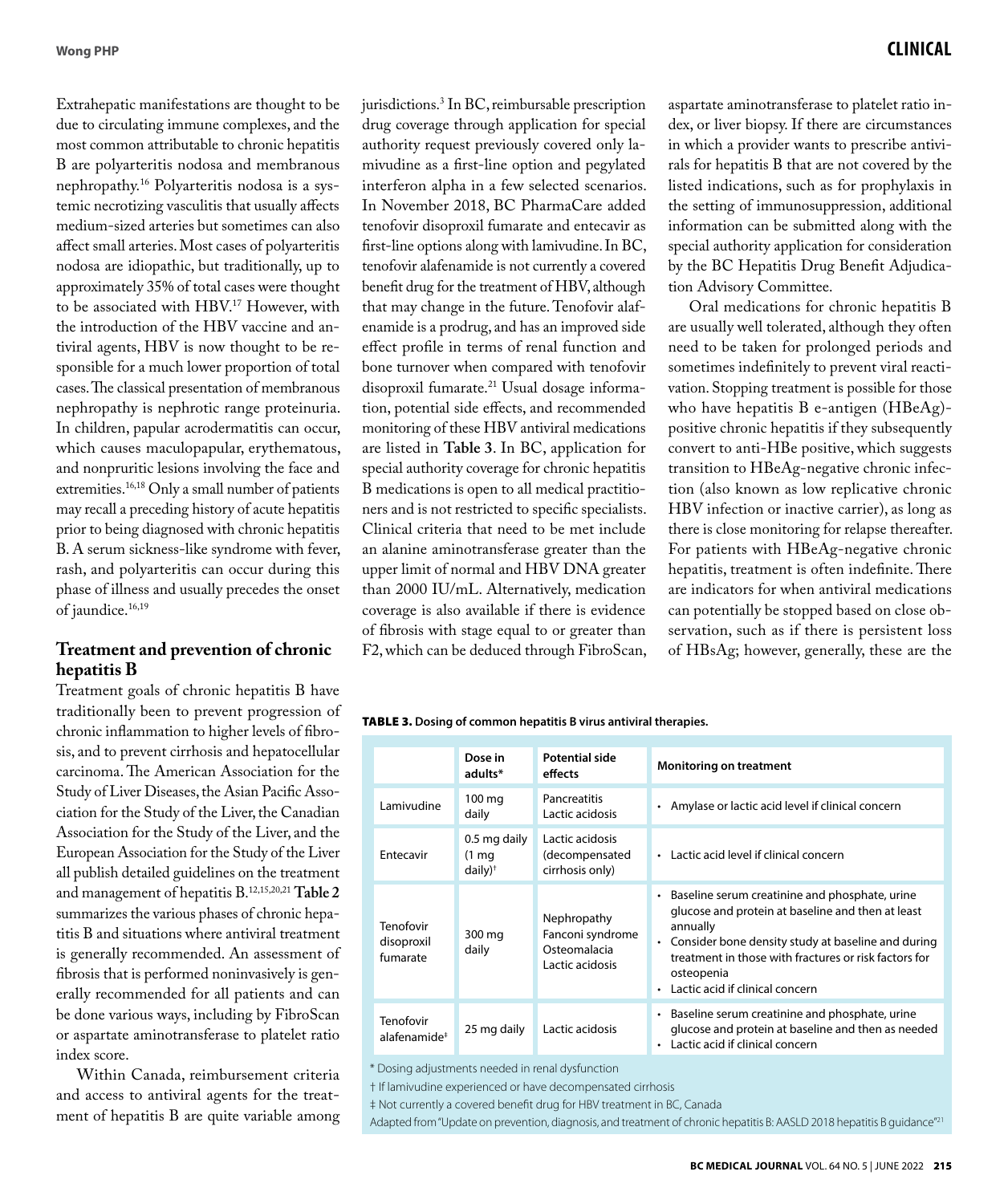**Clinical Chronic hepatitis B in British Columbia** 

exception rather than the rule. Newer medications such as tenofovir disoproxil fumarate, tenofovir alafenamide, and entecavir have low rates of resistance, even with prolonged use. For patients who have developed resistance to other medications, tenofovir disoproxil fumarate or tenofovir alafenamide is typically the drug of choice. Long-term use of tenofovir disoproxil fumarate is generally not recommended for patients with chronic kidney disease or osteoporosis because it can worsen renal function and reduce bone mineral density. According to the 2017 European Association for the Study of the Liver guidelines, tenofovir alafenamide is recommended over tenofovir disoproxil fumarate in patients older than 60 years, those with bone disease (chronic steroid use or medications that worsen bone density, history of fragility fracture, osteoporosis), and those with renal impairment (estimated glomerular filtration rate < 60 mL/min/1.73 m<sup>2</sup>, albuminuria > 30 mg/24 h, moderate dipstick proteinuria, low phosphate < 2.5 mg/dl, or dialysis patients).20 Pegylated interferon alfa has sometimes been used because it has a finite duration of treatment, although sustained response rates occur only in a minority of patients, and the medication is associated with

significant side effects and is contraindicated in patients with cirrhosis.

For pregnant patients who screen positive for HBsAg, ordering HBV DNA viral load is recommended to determine if further antiviral prophylaxis is required during pregnancy

# **In Canada, BC was the first province to adopt a routine school-based program for HBV vaccination, which started in 1992.**

to reduce perinatal HBV transmission **[Figure]**. 12 The 2017 Society of Obstetricians and Gynaecologists of Canada guidelines provide a level II-B recommendation for starting antiviral treatment in pregnant patients with HBV DNA viral load greater than 200000 IU/mL starting in the third trimester (around 28 to 32 weeks) until delivery.<sup>22</sup> Typically, tenofovir disoproxil fumarate is chosen because of its safety in pregnancy and high barrier to developing resistance. In addition, to reduce the risk of HBV transmission from HBsAg-positive parents to



FIGURE. Screening and management of pregnant hepatitis B-positive patients (HBsAg: hepatitis B clude a functional cure and, subsequently, a **surface antigen; HBIg: hepatitis B immune globulin; TDF: tenofovir disoproxil fumarate).**

infants, hepatitis B immune globulin (HBIg) 0.5 mL intramuscular injection along with HBV vaccine 0.5 mL intramuscular injection is recommended as prophylaxis for the infant after birth.<sup>13</sup> If the mother is not HBsAg positive but the father or another household contact has chronic hepatitis B, then HBV vaccine 0.5 mL intramuscular injection is recommended for the infant after birth, but not HBIg.13 Of note, all infants in BC are vaccinated for HBV as part of the diphtheria, tetanus, pertussis, hepatitis B, polio, and *Haemophilus influenzae* type B (DTaP-HB-IPV-Hib) vaccine series given at ages 2, 4, and 6 months. The prophylaxis given at birth to high-risk infants is in addition to the routine immunizations given; thus, these infants receive four doses of hepatitis B vaccination in total.

Screening for hepatocellular carcinoma is an important aspect of management. The Canadian Association for the Study of the Liver guidelines recommend surveillance ultrasound screening every 6 months for those who are at high risk. High-risk groups include Asian men aged 40 years or older, Asian women 50 years or older, African people aged 20 years or older, cirrhotic patients, those with a family history of hepatocellular carcinoma (starting at age 40 years), and all HIV-co-infected patients (starting at age 40 years).<sup>12</sup> If ultrasound is not available, then alpha-fetoprotein can be used, but it has comparably lower sensitivity and specificity.<sup>21</sup>

# **Goals and future targets for chronic hepatitis B**

The United Nations' goal for HBV is to reduce new cases of HBV by 90% by 2030 (equivalent to 0.1% prevalence HBsAg in children).<sup>23,24</sup> As of 2015, the World Health Organization reported that 185 (95% of all) countries have incorporated HBV vaccination into their national infant immunization schedule.23,24 In Canada, BC was the first province to adopt a routine school-based program for HBV vaccination, which started in 1992; all other provinces did so in 1998. Several provinces have now moved to a routine infant or birth HBV vaccination program; BC made this switch in 2001.

Future targets for HBV treatment will in-